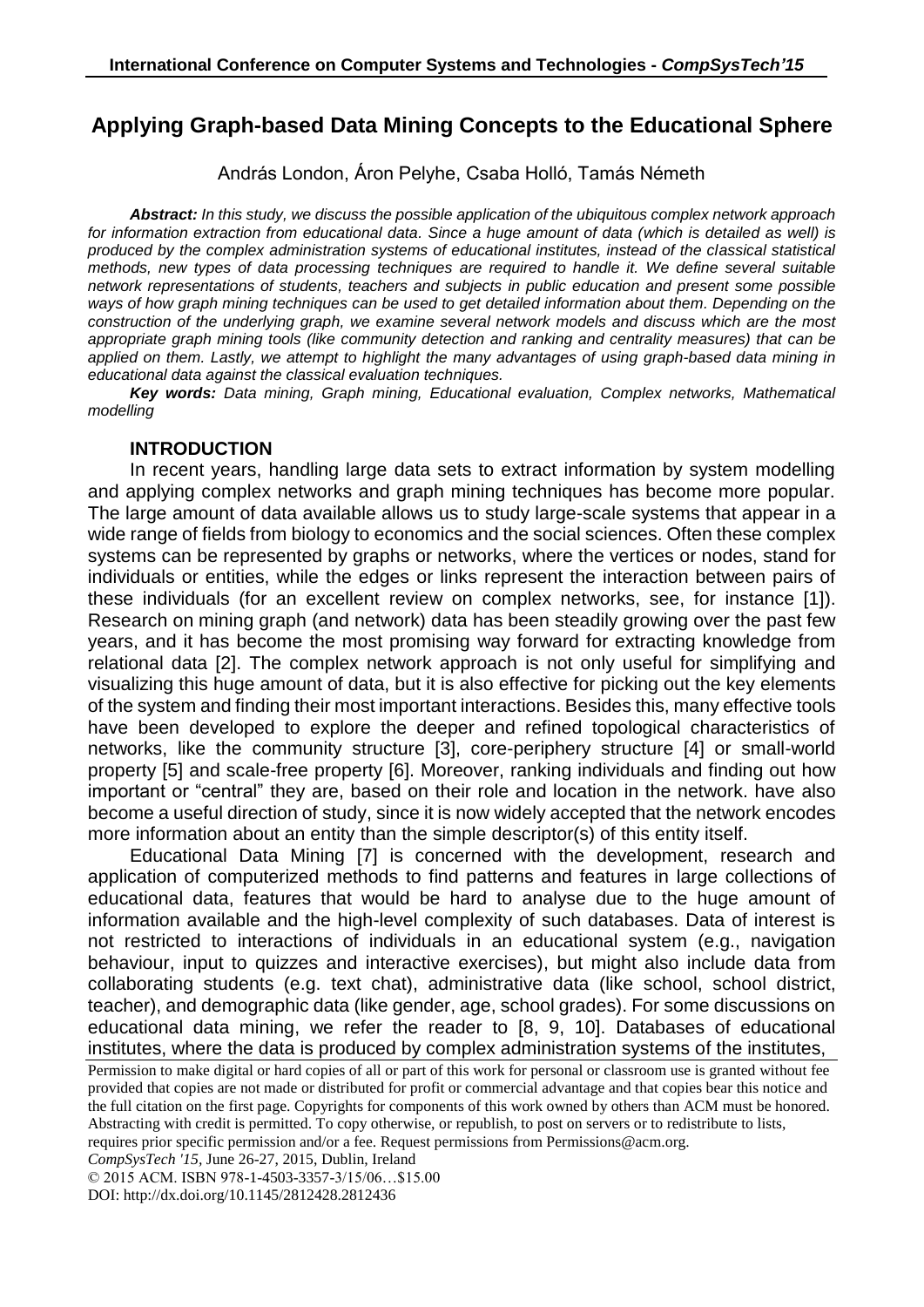### **International Conference on Computer Systems and Technologies -** *CompSysTech'15*

contain the administration of the daily work of teachers and students, like descriptions of the lessons including the equipment and educational methods that were used, the areas of competence that have been developed, the students who participated and their marks and level, among other things. Since a large amount of detailed data has become available via administration activities, there is an opportunity to get more information about the participants of the educational system, than e.g. using classical questionnaire methods. Such relevant issues, which have long been of interest, like measuring the improvements and achievements of the students, the efficiency of the teacher's work, level of difficulty, data visualization and the detection of incidental problems of the students (like drug or alcohol abuse, crisis in the family) may be investigated and addressed using new kinds of data processing techniques. In this study, we propose several suitable network representations of certain educational data and indicate which are the most appropriate graph mining tools for analysing it and what kind of additional information can be extracted by their usage. Depending on the construction of the underlying graphs, we present four families of network models. These families are a directed network of students (which is similar to that proposed earlier in [11]), an undirected network of students based on the similarity of their marks and two bipartite networks that represent students and teachers, and students and subjects, respectively.

The paper is organised as follows. In the next section, we briefly review the relevant notions from the theory of complex networks and basic graph mining tools. After, we describe the proposed network models and discuss how the network approach and graph mining techniques can be applied on them. Then, we talk about the advantages of using of complex network for examining data and mention some directions for future work.

#### **GRAPH MINING**

#### **Basic definitions**

Informally, a graph is a set of nodes and the pairs of nodes might be connected by edges. In many cases, data can be intuitively mapped into a graph format. For example, the road network of a country consists of cities (nodes) and roads (links) between each of them; social networks consist of individuals and their interconnections, which can be based on friendship or business relations, or they can be defined by a set of similarities among the individuals. The problems of generating synthetic but realistic graphs (of individuals), detecting outliers in and characteristic features of the graph have received much attention recently. Below, we attempt to describe these steps to construct a model and explain how it can be done and we will show in a concrete example, taken from the sphere of public education, how graph mining can be succesfully applied in information extraction.

Formally, the pair  $G = (V, E)$  is a graph or network, where  $V = (1, 2, ..., n)$  denotes the set of nodes and  $E \subseteq V \times V$  stands for the set of edges. The graph is directed if the edges have a direction (i.e. if the elements of  $E$  are ordered pairs) and undirected otherwise. If a function  $w: E \to \mathbb{R}$  is given that assigns a real number  $w_{ij}$  to each  $(i,j)$  edge, then the graph is weighted. The adjacency matrix of G is the  $n \times n$  matrix  $A = [a_{i,j}]_{i,j}$  with entries  $a_{ij} = 1$ , if  $(i, j)$  an edge  $(i \rightarrow j$  directed edge from  $i$  to  $j$ ), and  $a_{ij} = 0$  otherwise. The *degree* of node  $i$ is  $d_i = \sum_{j=1}^n a_{ij}$ , which is the number of links that are connected to it. If the graph is directed, we can distinguish the in-degree and out-degree of a node, these being the number of incoming links to it and outgoing links from it, respectively.

### **Similarities, local properties and ranking**

The problem of assigning scores to a set of individuals based on their bilateral relationships appears in many areas. For instance in sports, players or teams are ranked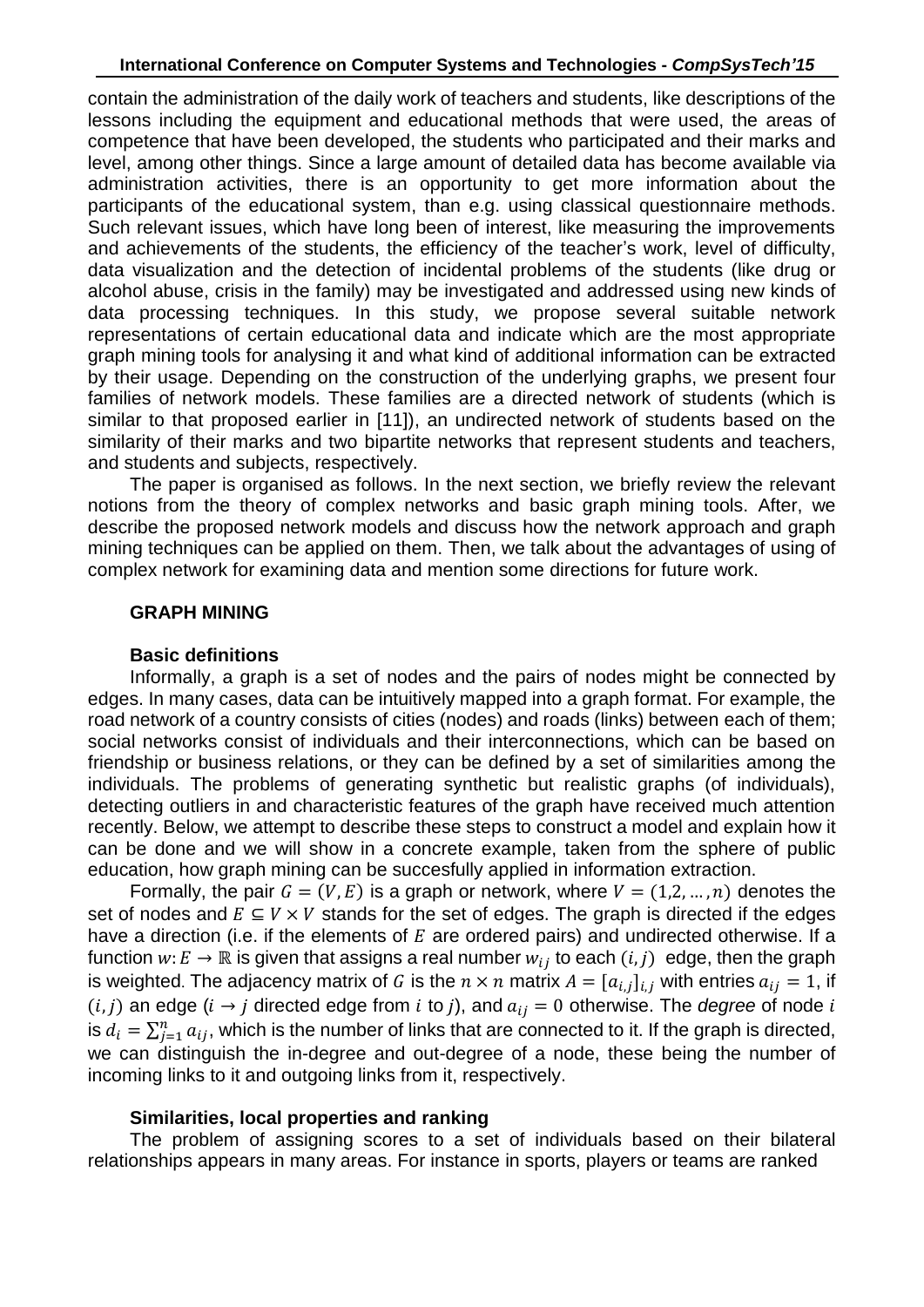

**Figure 1. Toy examples for the network models. 1st: directed weighted graph of the students. 2nd: similarity-based weighted graph of the students with communities 3rd: bipartite graph of students and teachers.**

according to the results of their games; the impact of scientific publications can be measured using their citation relations; Web search engines rank websites based on their (hyper-) linking structure, importance and centrality; or the special characteristics of individuals can also be evaluated according to their social relations. In real social networks, the nodes usually represent people and links might represent friendship or some other social relation between them. However, one can construct artificial social networks where the links between individuals provide some information about their similarity or some comparison based on information about them. As a concrete example, in educational institutes, pairwise comparisons can be made between students based on the lists of their marks. Depending on the marks that are considered (for example, marks of the common subjects, marks of the subjects taught by the same teachers, end-of-year reports or time series of the marks), several network representations of the students can be defined. Once we have the network model, we can apply graph mining techniques to analyse it with refined methods. First, one can examine the global characteristics of the network, such as degree distribution, topological properties (like community structure, existence of a core and periphery) and network density (i.e. the fraction of links and nodes). Measuring these properties usually provides useful information about the modelled system as a whole. Second, other information about the individuals in the system can be determined by investigating the structure, and also the dynamics of the network. This information offers us a relative picture of the actors in the system and hence provides more detailed statistics about them and comparisons between them. As a concrete example, in [11] the authors examined a network of students in a secondary school, which was constructed based on the students' end-ofyear reports and proposed a PageRank-based [12] evaluation and ranking of them. They defined a directed and weighted network of the students, where a link between two students represented how much better one student was than the other (a toy example of the construction of the network can be seen in Fig. 1 first pic.). They mentioned that the network approach provides the possibility of finding talented students and filtering out the relatively "easy" subjects.

## **Communities in networks**

Among the features of complex networks, a common one is the community structure [3,13]. In practice, community detection in a graph is a partition of the nodes into sets, such that nodes in the same community are more densely connected to each other than to the rest of the graph. Generally speaking, the communities in a network reflect the similarity and common features of the nodes that they contain. For instance, in social networks communities refer to the common location, interest or job of the actors in them. In the past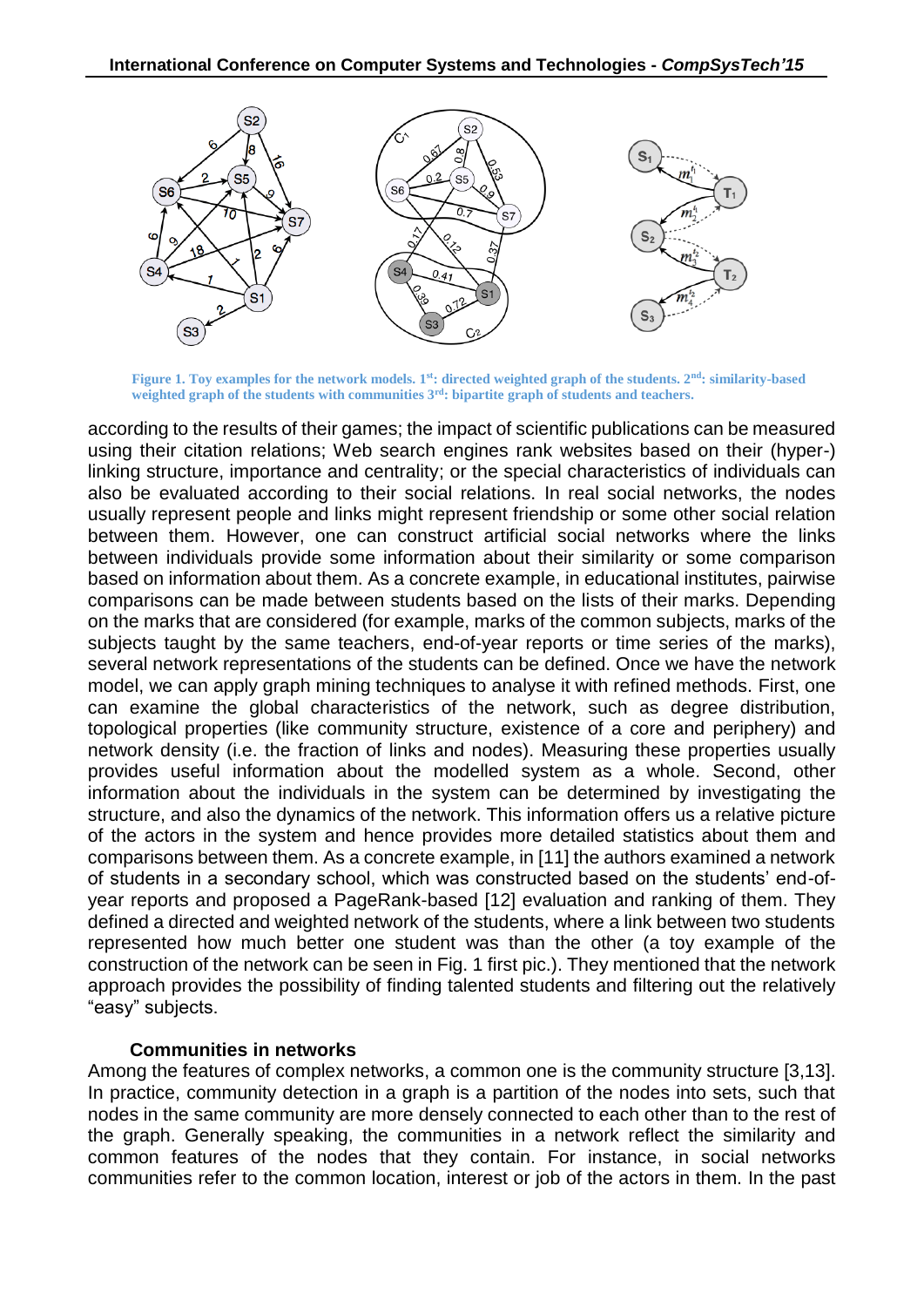decade, several algorithms have been designed and proved to be very efficient for finding an acceptable partition of the nodes (for a comprehensive review on community detection in graphs, see [13]). One common algorithm used for community detection is the *modularity maximization method* [14]. Roughly speaking, modularity measures how strong a community structure is in a graph, compared to a random graph with the same degree distribution. The Newman modularity  $M$  of a graph [15] can be computed as

$$
M = \frac{1}{2m} \sum_{i < j} (a_{ij} - \frac{d_i d_j}{2m}) \delta(C_i, C_j), \tag{1}
$$

where  $m$  is the number of links,  $C_i$  denotes the community where node  $i$  belongs and  $\delta(C_i, C_j) = 1$  if *i* and *j* belong to the same community; and 0 otherwise. The value of *M* lies in the range  $[-1/2,1]$ , and if it is positive, then the number of edges within the communities is higher than expected if the links were randomly rewired. The concept can be readily extended to weighted networks using the  $w_{ij}$  weight value and the weighted degree of each node instead of the  $a_{ij}$  value and simple node degree.

## **PROPOSED GRAPH MODELS OF EDUCATIONAL DATA**

#### **Directed graphs based on the marks of the students**

The first network model of the students is a generalization of the one defined in [11]. In this model, each node represents a student and a link between two students is defined in the following way. We assume that two student can be compared directly if they received an end-of-year mark in at least one common subject. If the end-of-year mark of the students  $i$ and  $j$  are  $(m_1^1,...,m_t^1)$  and  $(m_1^2,...,m_t^2)$ , respectively, then we can calculate the weight  $w_{ij}=$  $\sum_{i=1}^t c_i (m_i^1 - m_i^2)$ , and add a directed edge with weight  $w_{ij}$  between nodes  $i$  and  $j$ . The link goes from *j* to *i*, if  $w_{ij} > 0$ , and it goes in the opposite direction if  $w_{ij} < 0$ . The constant term  $c_i$  refers to the level of difficulty of a subject, which can also be measured by a networkbased approach (see below) or applying statistical methods. In a short concrete example, suppose Anne and Bob received the end-year marks (4,5,5,5,5) and (5,3,3,3,4) for Mathematics, Literature, History, English and Art, respectively. Then  $w_{AB} = 6$  with  $c_i \equiv 1$ means that Anne is 6 points better than Bob, if the subject difficulty is thought to be the same (see Fig 1. *first pic.*). One possible way of determining the subject difficulty values is to use the average of the end-of-year marks of each subject and assume that the higher the average, the less difficult the subject is. By using the cumulative distribution of the marks, one can define an alternative way for calculating the  $c_i$  values by comparing these distributions. It is also possible to find out how difficult it is to a get a certain mark from a teacher and incorporate this parameter into the formula that calculates the edge weights.

### **Undirected graphs based on similarities of the marks of the students**

The second network model is a family of undirected and weighted networks. As before, the nodes represent students, while a weighted edge between two students is defined by a similarity measure  $S$  of the lists containing the end-of-year marks of their common subjects (that were not necessarily taught by the same teachers). For example, the Jaccard similarity measure [16] is defined as the fraction of the marks that are the same as all the marks in common for two students (a toy example can be seen in Fig. 2, *second pic.*). One may use several similarity functions to define the weight of similarity of two students, such as the Cosine [17], Hamming [18] or Adamic-Adar [19] similarity measures. Figure 2 shows the community structure of the network of 255 students in their tenth year in a Hungarian secondary school. The weights were defined by the Jaccard similarity measure. We observed in our preliminary studies that the network contained two main communities of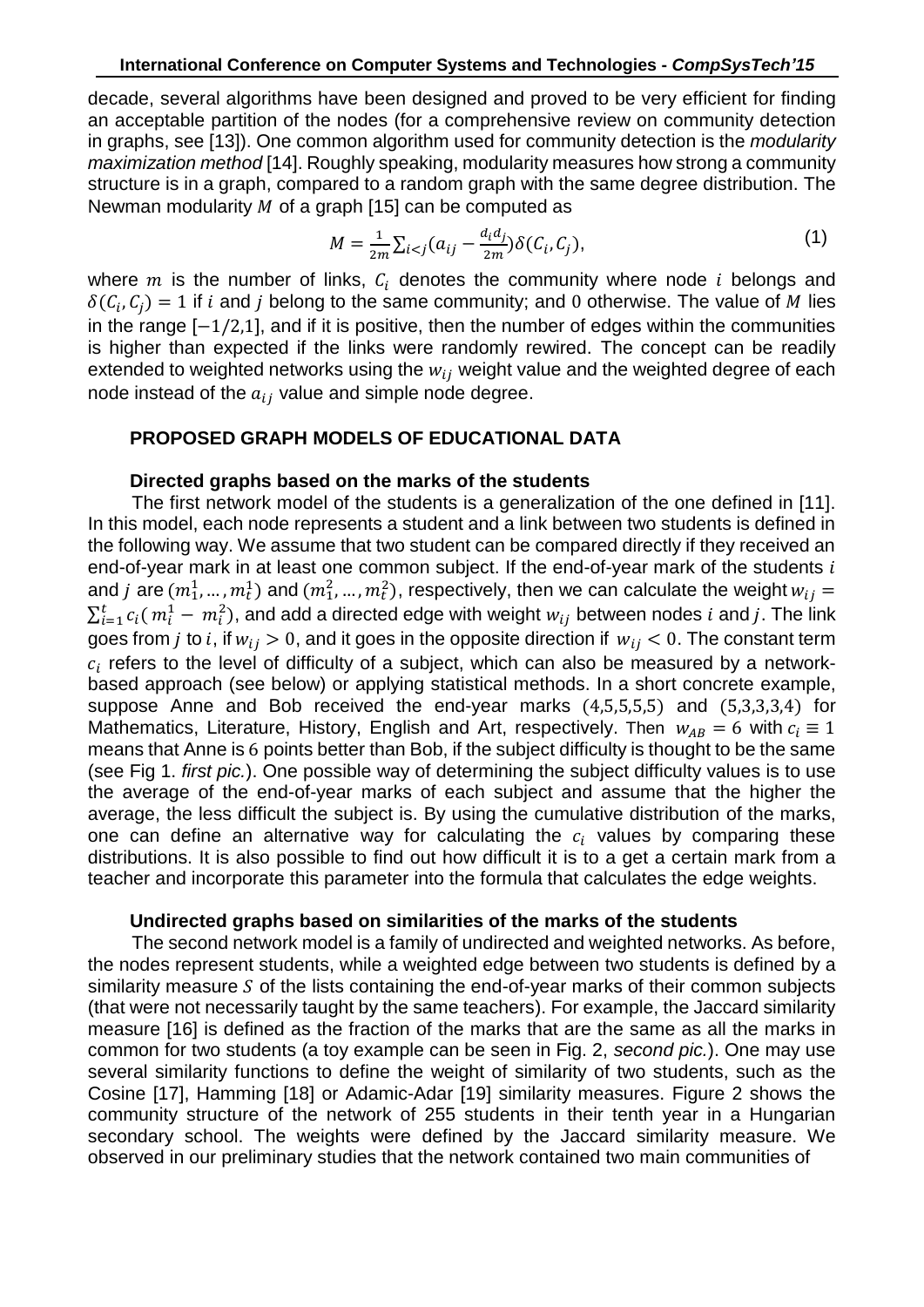

**Figure 2. Community structure of a network of students (middle). The two subnetworks (left and right) induced by the two communities were re-clustered to get a more detailed structure of the network.**

students who performed well in the school (Fig 2, middle, grey community) and students with a weaker academic performance school (Fig 2, middle, black community), respectively. We also found that the network had a more refined structure by re-clustering the two main communities, and we identified clusters of students who were better in the natural sciences and students who were better in the arts, respectively. We should add that these studies were not too detailed scientifically, but such investigations could be the subject of a future study.

### **Bipartite graphs of students and teachers**

In order to evaluate how difficult it is to get a good mark from a certain teacher, we propose a family of bipartite graphs as network models based on the earlier results of [20] and [21]. We consider a *bipartite graph,*  $G = (X \cup Y, E)$ , whose vertices can be divided into two disjoint sets X and Y such that each edge in  $E$  connects a vertex in  $X$  to one in  $Y$ ; or equivalently, there is no edge between two vertices in the same set. In the model, the elements of  $X$  are students from the same school, while the set  $Y$  stands for their teachers. We define a directed edge from a node  $v \in Y$  to a node  $x \in X$  with weight m, if the teacher who is represented by y gave an end-of-year mark  $m$  to student who is represented by  $x$ . However, we also define a directed edge from x to y, based on the assumption that it is more difficult to get a good mark from this teacher if the mark he or she gave is lower than the average of the student's marks (a toy example can be seen in Fig. 2, *third pic*). Next, we can easily construct a weighted directed graph of the teachers using the same technique as that described in [21] (since a discussion of the technical details is beyond the scope of this communication, we refer the reader to [20, 21]). With this "projection", a network of the teachers can be constructed, where a directed and weighted link from a teacher  $\bm{y}_i$  to another teacher  $y_i$  shows how much more "consistent" a teacher is than the other, where consistency is measured via the average difference of the marks that the teacher gave to each of his or her students and the average of the student mark. Once this network is given, we can apply the PageRank method on it in order to assign scores to the teachers. These scores may provide a realistic evaluation of the consistency of their marking habits; moreover, these scores can be used to compare students by normalizing their marks using this evaluation of the teachers.

## **Bipartite graphs of students and subjects**

Similar to the evaluation of the teachers, we can also evaluate how difficult it is to a get a good mark in a certain subject. For this purpose, we consider a bipartite graph of students and subjects, i.e. we simply substitute the set of teachers  $Y$  (defined in the previous section) by the set of subjects  $Z$ . A directed and weighted link from a subject (say Maths) to a node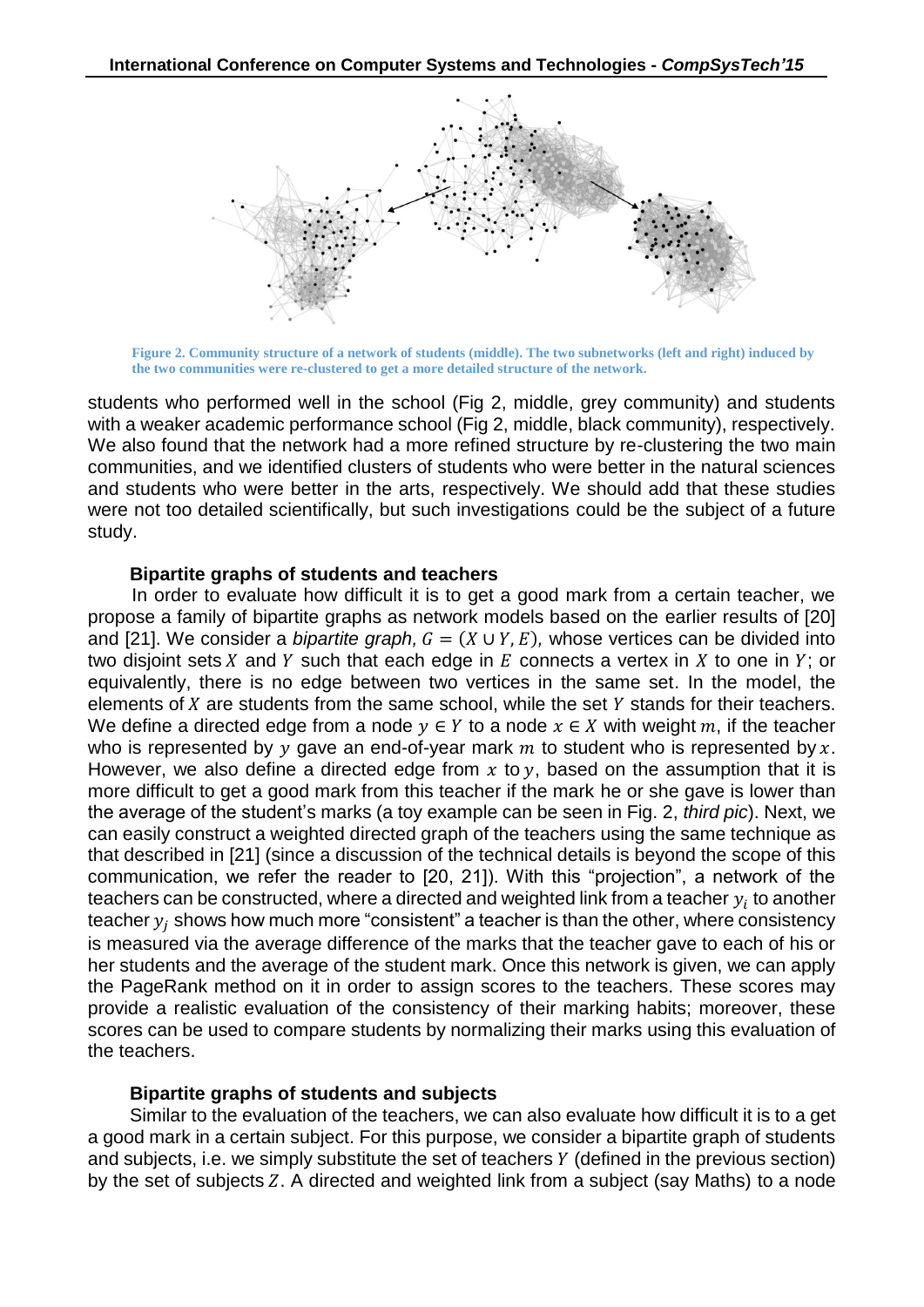$x \in X$  (which represents the student x) is defined with the weight m if the student x got the end-of-year mark  $m$ . Then, from the student a weighted link to the subject Maths is defined, where the weight represents the difference between mark  $m$  and the average of the student's marks. Without going into the technical details (which can be found in [21]), a network of the subjects can be defined and by using some evaluation technique (e.g. PageRank), a ranking of the subjects according to their level of difficulty can be obtained. These scores can be used as weights for the calculation of the students' performance and also for the evaluation of the teachers.

### **DISCUSSION AND FUTURE WORK**

In the past decade, graph-based algorithms and data mining have been applied efficiently in a variety of areas. Following the usual methodology, in this study we proposed four different suitable network representations of students, teachers and subjects in public education and presented some possible ways of how graph mining techniques could be used to get detailed information about them. First, we defined a directed and weighted network of students, and pointed out that using graph mining methods, a more detailed picture of the achievements and ranking of the students may be obtained, instead of performing a simple statistical analysis. Then, we defined an undirected weighted graph of the students by supposing that two students are more "close" to each other if their marks are similar. Using community detection algorithms on this network, we can divide the students into groups where the groups may encode important information about them. Lastly, we defined two bipartite networks of students and teachers, and students and subjects, respectively, which could be used to measure how difficult it is to get a good mark from a certain teacher or in a certain subject.

One of the most important questions that arises is how we can efficiently use the network concepts described above. Based on graph-mining techniques, the achievements and ranking of the students can not only be analysed and determined by simple statistics, but the pairwise comparisons and the complex network representation of them also provide a more detailed and quantified picture about the real relations among them. As a by-product, these methods are able to find those students who are outstandingly better or weaker than their schoolmates. Furthermore, the common drawback of the standard statistical methods (i.e. they are not sensitive to the evaluation habits of the teachers and the real level of difficulty of the subjects) can be eliminated by using refined data mining techniques.

Several ideas and potential direction appears by using pairwise comparison methods. One of them is to categorize the subjects (e.g. as natural sciences, arts and languages) and perform separately a network-based analysis on them. By evaluating the students according to these networks, one can develop the type of learning groups (or classes) that contains at least one outstandingly better student who can help his or her classmates in the corresponding topic or subject. These students can help their weaker classmates in a cooperative learning environment. Most probably, the impact of this kind of classification can be improved if each student in a group is talented (or relatively good) in at least one subject category. Here, it should be added, that an evaluation of the learning groups should be made according to the weaker students' achievements, not by using different competence assessments. Categorizing the subject in an appropriate way can be performed based on the communities determined by a similarity-based network of the students. A crucial property of many community detection algorithms is that the number of communities can be tuned before looking for the communities. Generally speaking, using the mark-based similarity measures, the constructed network will have a few large communities with students that are generally good at science subjects and humanities, and students who are generally weaker than the others. However, creating too many groups is usually not possible, hence fine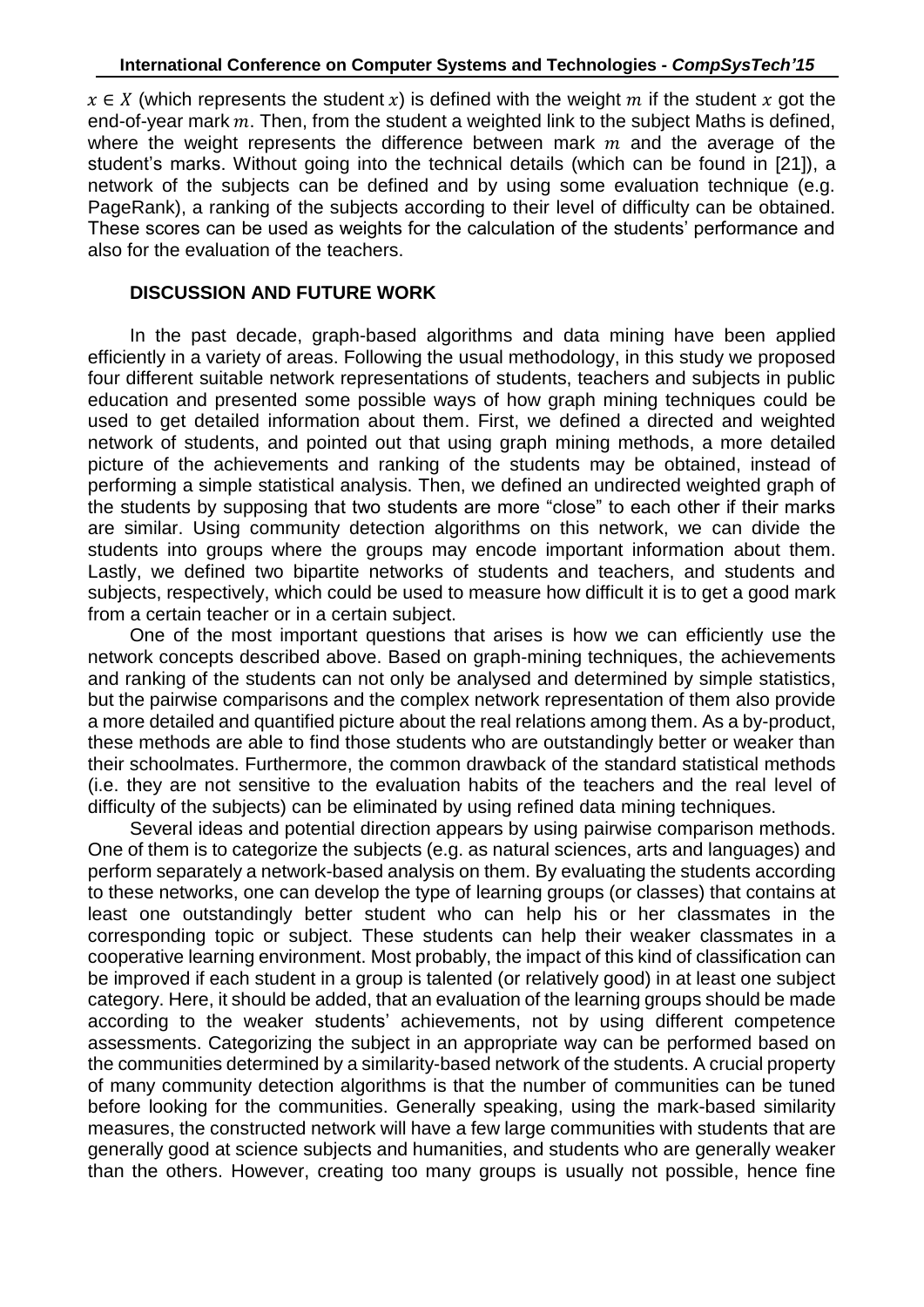tuning the number of communities and examining some other viewpoints (described above) might be appropriate.

Besides the possibilities of the future, technically it is already possible to include and test data-mining tools in the administration software systems of educational institutes. Using new methods to visualize and evaluate the complex system of students, the teachers can continuously monitor the achievements and relative performance of each of them. The time series of the students' marks, missing, test points, etc. are all computerized now, and plenty of information is contained in the databases; and most of the attributes and parameters are quantifiable. We think the data mining and the network approach could provide a better understanding of the educational systems and it could be a common tool for evaluation, decision making and planning in educational institutes.

**Acknowledgement.** This work is supported by the European Union and cofunded by the European Social Fund. Project title: The denouement of talent in favour of the excellence of the University of Szeged. Project number: TAMOP-4.2.2.B-15/1/KONV-2015-0006.

# **REFERENCES**

[1] M. E. J. Newman, "The structure and function of complex networks", *SIAM Review* vol. 45, no.2, pp. 167-256, 2003

[2] U. Fayyad, G. Piatetsky-Shapiro and P. Smyth, "From data mining to knowledge discovery in database", *AI magazine* vol. 17 no. 3 pp. 37, 1996

[3] M. E. J. Newman and M. Girvan, "Finding and evaluating community structure in networks, *Physical review E*, vol. 69, no. 2, 026113, 2004

[4] P. Csermely, A. London, L-Y. Wu and B. Uzzi, "Structure and dynamics of core/periphery networks", *Journal of Complex Networks*, vol. 1, no. 2, pp. 93–123, 2013

[5] D.J. Watts and S. H. Strogatz, "Collective dynamics of 'small-world' networks", *Nature*, vol. 393, no. 6684, pp. 440–442, 1998

[6] A.L. Barabási, "Scale-free networks: a decade and beyond", *Science*, vol. 25 no. 5939, pp. 412, 2009

[7] C. Romero, S. Ventura, M. Pechenizkiy and R. Baker, Ryan, *Handbook of educational data mining*, CRC Press, 2011.

[8] C. Heiner, N. Heffernan, and T. Barnes*,* "Educational data mining", In *Supplementary of Proceedings of the 12th International Conference of Artificial Intelligence in Education,* 2007

[9] C. Romero and S. Ventura, "Educational data mining: A survey from1995 to 2005", *Expert systems with applications*, vol. 33, no.1, pp. 135–146, 2007

[10] O. Scheuer and B.M. McLaren, "Educational data mining", In *Encyclopedia of the Sciences of Learning*, pp 1075–1079, Springer, 2012

[11] A. London and T. Németh, "Student evaluation by graph based data mining of administrational systems of education", In *Proceedings of the 15th International Conference on Computer Systems and Technologies*, pp. 363-369, 2014

[12] S. Brin and L. Page, "The anatomy of a large-scale hypertextual Web search engine", *Computer networks and ISDN systems*, vol. 30, no. 1, pp. 107-117, 1998

[13] S. Fortunato, "Community detection in graphs" *Physics Reports*, vol. 486, no. 3, pp. 75–174, 2010

[14] M.E.J. Newman, "Fast algorithm for detecting community structure in networks", *Physical review E*, vol. 69, no. 6, 066133, 2004

[15] M.E.J Newman, "Modularity and community structure in networks", *Proceedings of the National Academy of* Sciences, vol. 103, no. 23, pp. 8577–8582, 2006